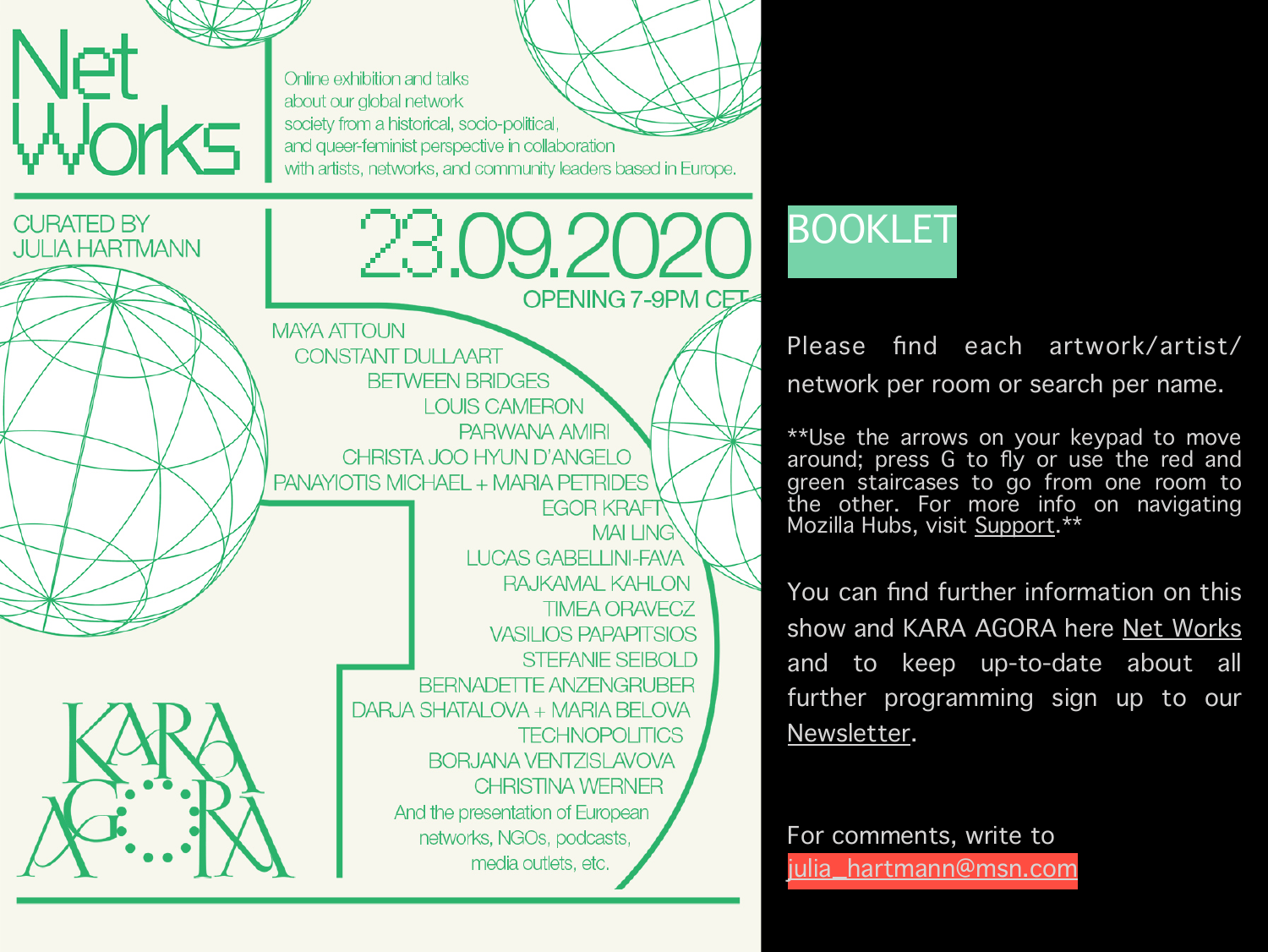# Kara Agora,

I hope this letter finds you well!

I'm writing to you with concern for my well-being. I know we haven't spoken for centuries, but it's the year 2020 and crises loom over me: Climate Crisis, Financial Crisis, Data Crisis, Refugee Crisis, Identity Crisis, Existential Crisis, and as of lately Corona Crisis. I'm in a worrisome condition, as I'm further weakened by issues concerning gender, race, health, unity, equality, solidarity, etc. etc. So much so that my time-honored foundations have been put to their biggest test: I'll either fail, use my chances, or pack my bags and try it all over again on Mars.

I decided to give it another try, though. I need to redefine myself and I was hoping for advice from you, dear Agora. It's ancient history, but I remember you were created as a gathering place for political and commercial interactions in Greece; people could enter you equally, move freely, speak openly, and interact peacefully; you were intended as a center for exchange and debate; citizens could socialize, create, barter, or just meet; they were able to procrastinate, argue, or critique; you were a place without borders, nationalities, or passports. I'm not imagining another Utopia or Paradise, but I was hoping to rekindle what we were setting up all those centuries ago…

So, let me introduce you to the Internet, who shares your love for connecting people and for amplifying debate, who offers a great place for social movements (have you heard of hashtags?) and community building (chat-rooms, blogs, forums, social media sites, and such). One can do virtually anything with it (also some bad stuff) and it exists relatively independent of national borders. I'm sure the two of you would get along well, as we need all hands on deck! You might have heard of the Corona pandemic that wreaks havoc around the globe and abruptly cut off all channels of physical interaction and movement? People were ordered to stay inside.Surprisingly, old borders were sealed and movement restricted in ways that I haven't experienced since WWII. A lot are since struggling financially, mentally, with their health, or loneliness. And I'm ashamed to admit, but the situation has become especially dire for women and other marginalized groups.

On the other side, work environments, civil participation, and all sorts of social relationships got transformed in unprecedented ways; numerous justice movements got galvanized; skies cleared up; and new networks emerged that allowed for fresh nodes between my citizens (or should I say netizens?!). The Internet has been a strong ally, as it empowers a digitally networked society to act in mutual aid during times of crises.

Hence, I have a proposal to make: How about a collaboration? A Virtual Agorà? The Internet is already on board and to spark your interest, I've assembled some artworks (you know what they say: Art is a seismograph of the state of the world) and a range of already existing networks (especially those with democratic and/or queerfeminist agendas). They should remind you of my ancient foundations, represent my journey as a network of different nation states throughout history, and give an overview of how these different crises have emerged and thus triggered issues of race and gender. Contrarily, they should also show how my people cope with crises and how mutual aid networks are created. I will raise questions about how the Internet shapes society and global netizens but also how it can function as a tool for social control. I'm excited to present some momentous acts of solidarity as well! Let's go back to your roots and hold public debates about issues my people have to deal with these days!?

Finally, I don't expect us to be perfect, but I think we can use this crisis as a chance! I envision a digital public sphere that allows freedom of movement and thought, that treats diverging voices equally, that makes serendipitous connections possible, galvanizes action and civil disobedience. I hope to see continuing acts of solidarity between strangers and future-oriented collaborations towards a rejuvenated democratic union. Most of all, I wish for a strong, border-free, non-hierarchical, interconnected, and equal network sphere.

No stress, but it's urgent!

Yours Europe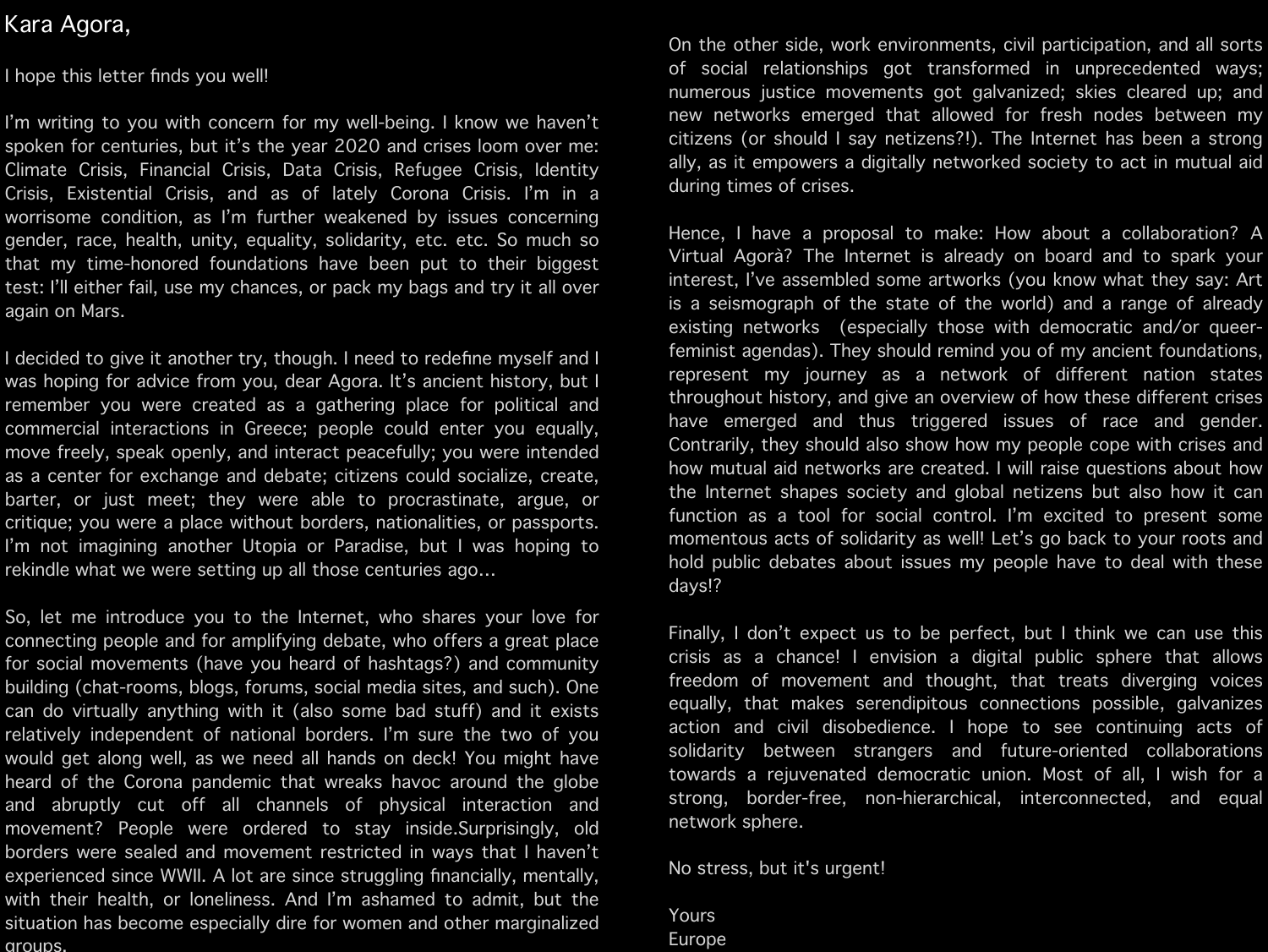## Central Space

#### CONSTANT DULLAART, "Terms of Service", 2014, Video, 10.20 min.

Have you ever actively read Google's Terms of Service? Whether you want to or not, you agree to them with every search done online anyway. The work tackles the continuously changing conditions of several Internet services, which one implicitly agrees to when using these seemingly transparent web services. Yet, the terms are always too long and difficult to read and do not explicitly give information about how personal information is stored and used. Dullaart explores the Internet's opacity and highlights the extent to which data is controlled, enhanced, and distorted—aspects that were heightened during the state-mandated lockdowns, which caused an [unprecedented traffic](http://www.apple.com) on online platforms. What is more, by implementing tracing apps, the surveillance of people's behavior became "necessary" to combat the pandemic-or so we are told. The work at the center of the exhibition hints at increasing intentions of control and [surveillance](https://www.opendemocracy.net/en/pandemic-border/covid-19-can-technology-become-tool-oppression-and-surveillance/) by some state actors and Internet companies.

[Constant Dullaart \(](https://constantdullaart.com/%E2%9C%8A%E2%98%94%E2%98%81%E2%98%81%E2%98%81%E2%98%A0%E2%9B%94%E2%98%81%E2%98%81%E2%98%81%E2%8F%B3%E2%98%94%E2%9A%A0%E2%98%81%E2%98%81%E2%9B%94%E2%8F%B3%E2%98%A0%F0%9F%92%A3%E2%9C%8A%F0%9F%8F%BE/)NL, lives and works in Amsterdam & Berlin) seeks to expose the technological structures that inform modern visual culture on the Internet. His practice includes websites, performances, installations, and manipulated found images, presented both offline and in the public space of the Internet.

### JEREMY BENTHAM, "Panopticon", 18th Century.

The architectural framework of "Net Works" has been inspired by the Greek agorà and Jeremy Bentham's model of a [Panopticon](https://en.wikipedia.org/wiki/Panopticon)—an all seeing prison building that hinged on the idea of its prisoners being incessantly observed by a guard. Today, the Panopticon has become a central model and metaphor for the conceptions of [surveillance](https://www.theguardian.com/technology/2015/jul/23/panopticon-digital-surveillance-jeremy-bentham) systems in an ever more transparent online world. Due to Michel Foucault's reinterpretations, the Panopticon remains one of the most frequently cited models for explaining how our [online behavior](https://philosophyforchange.wordpress.com/2012/06/21/foucault-and-social-media-life-in-a-virtual-panopticon/) is shaped and moderated by practices of observing and being watched. Foucault on [Panopticism](https://foucault.info/documents/foucault.disciplineAndPunish.panOpticism/) during a Pandemic: "It is a segmented, immobile, frozen space. Each individual is fixed in his place. And, if he moves, he does so at the risk of his life, contagion or punishment."

# Central Space

## MARIA BELOVA & DARJA SHATALOVA, "Argus' Eyes", 2020, Video Animation, 24 min.

"Argus' Eyes" is a video animation that represents the coded visualization of data from a fitness wristband within the span of 24 hours. Each of the 7 rings is assigned a category of measured values, which are recorded by the fitness wristband. The red ring represents the heart rate, the white one the blood pressure, orange the body temperature, yellow the calories burned, blue sleep, green the steps taken and turquoise the time spent riding a bicycle. One hour real time corresponds to one minute in the video—each ring changing its size according to the amount of collected data, which stands in relation to the recommended average values for each category. "Argus' Eyes" deals with the release of all personal, health-related data, which is collected via apps and stored in databases. In the United States, the (mis)use of such data is demonstrated in the practice of classifying "worthy" or "unworthy" persons to receive health insurance. This procedure is an example of how a person's health has long since ceased to be a private concern. What is more, people's growing willingness to be comprehensively [tracked](https://www.technologyreview.com/2020/05/07/1000961/launching-mittr-covid-tracing-tracker/) reveals a paradigmatic shift, in which the Panopticon is changing from an imposed to a deliberate form of surveillance. The question thus arises: what type of democratic infrastructure emerges from this shift and what happens with the [data collected](https://algorithmwatch.org/en/project/automating-society-2020-covid19/?fbclid=IwAR1tvuO0Hk0F5rYEkXmp9dU3qwM9T1m547euo1PQL4yss-e2P8-AlTW-FRI)?

Daria Shatalova (RUS, lives and works in Vienna) is a transdisciplinary artist, whose works examine and analyse personal and social mechanisms, using a graphical, coded language. [Maria Belova](http://www.instagram.com/mkrauz)'s (RUS, lives and works in Vienna) artistic interest ranges from performative to media art. Her conceptual works focus on the ideas behind fundamental questions at the core of our existence aiming to better understand human nature.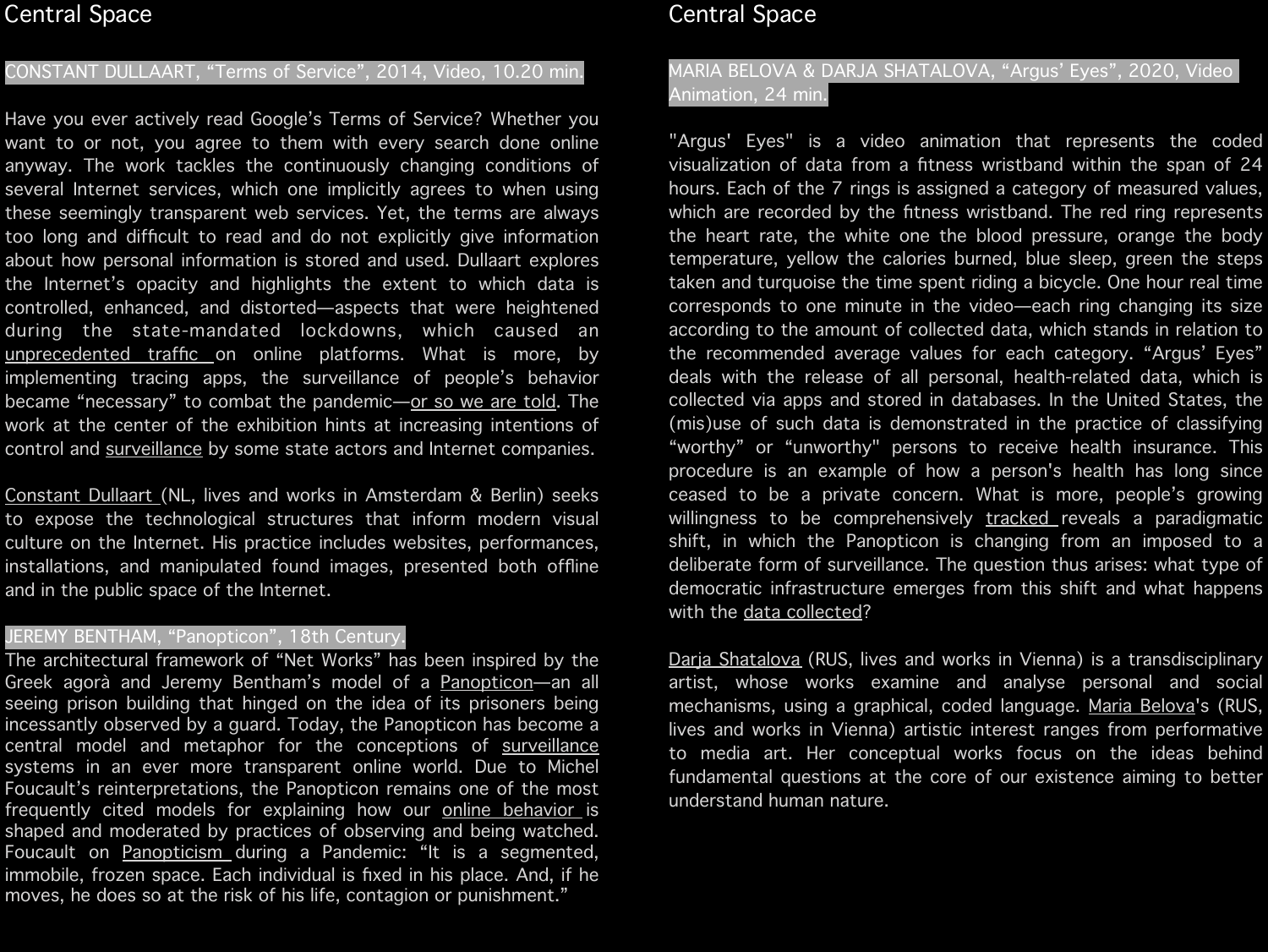## CHRISTINA WERNER, "The Boys are Back", 2015-2016, 3 Videos, Poster, Photographs, Map.

In the "The Boys Are Back," Christina Werner deals with right-wing European networks and their representation and presence in the media. In essence, the installation alludes to the fragility of democracy in Europe and the constant push by right wing parties to insert themselves into mainstream politics and society. Utilizing reoccurring tropes in her photographs and video loops, Werner emphasizes the historical phenomenon of right-wing protagonists asserting authority through populism and nationalism by means of propaganda. "The Boys are Back" is thus a reminder that Europe is prone to repeat failures of the past when it comes to its National Socialist history. European citizens are also in danger of blindly following those they recognize as strong leaders. Werner, and the exhibition respectively, seek to sensitize the visitors to the fragility of the European Union in terms of its potential to appoint right wing protagonists who wish to reinstate securely bordered nation states—a situation we were unexpectedly experiencing during the Corona Crisis.

[Christina Werner'](https://www.christinawerner.com)s (CH, lives and works in Vienna) work is largely concerned with the effects of globalization, migration, nationalism, and questions of media representations. Her installations visualize the transformations of contemporary global conditions and especially those related to current migratory movements and resurgent nationalisms in Europe.

## Room 1.2

### TÍMEA ANITA ORAVECZ, "Fragile Juncture", 2020, Drawing on Canvas and Google Search Images.

"Fragile Juncture" is a work that encompasses pressing issues concerning the European Union, Brexit, the [Corona Crisis,](https://roarmag.org/magazine/everyday-borders-everyday-resistance/) as well as the growing right-wing/anti-EU movements and Nationalism within the EU—all of which are creating troubling situations and fragile junctures in the socio-historic condition of the European Union. The EU thus faces its greatest challenges and needs to find solutions before this union of nation-states collapses entirely. "I was frightened and very worried when I found pictures of protests against EU membership, EU politics, refugees and foreigners in general during my research on Google, which I found in all 27 EU member states," says the artist. Following, Oravecz selected pictures of these anti-EU demonstrations, sorted them by country and drew them on a large canvas (250 cm x 230 cm) with graphite pencil, which together made a large map of Europe. "I then cut the canvas in such a way that the neighboring countries are only held together by a loose, thin sewing thread. With this work, I want to point out that this is a very fragile historical moment in which we all have to fight against the deliberate nationalistic and right-wing extremist waves of right-wing politicians in order to preserve the values of the European Community together."

In her works Timea Anita Oravecz (HU, lives and works in Berlin) combines her background and experiences as an immigrant under the Hungarian socialist regime. She developed an interest in the relationship between personal identity, culture of origin and need for integration and thus her projects are usually connected to her sociocultural context.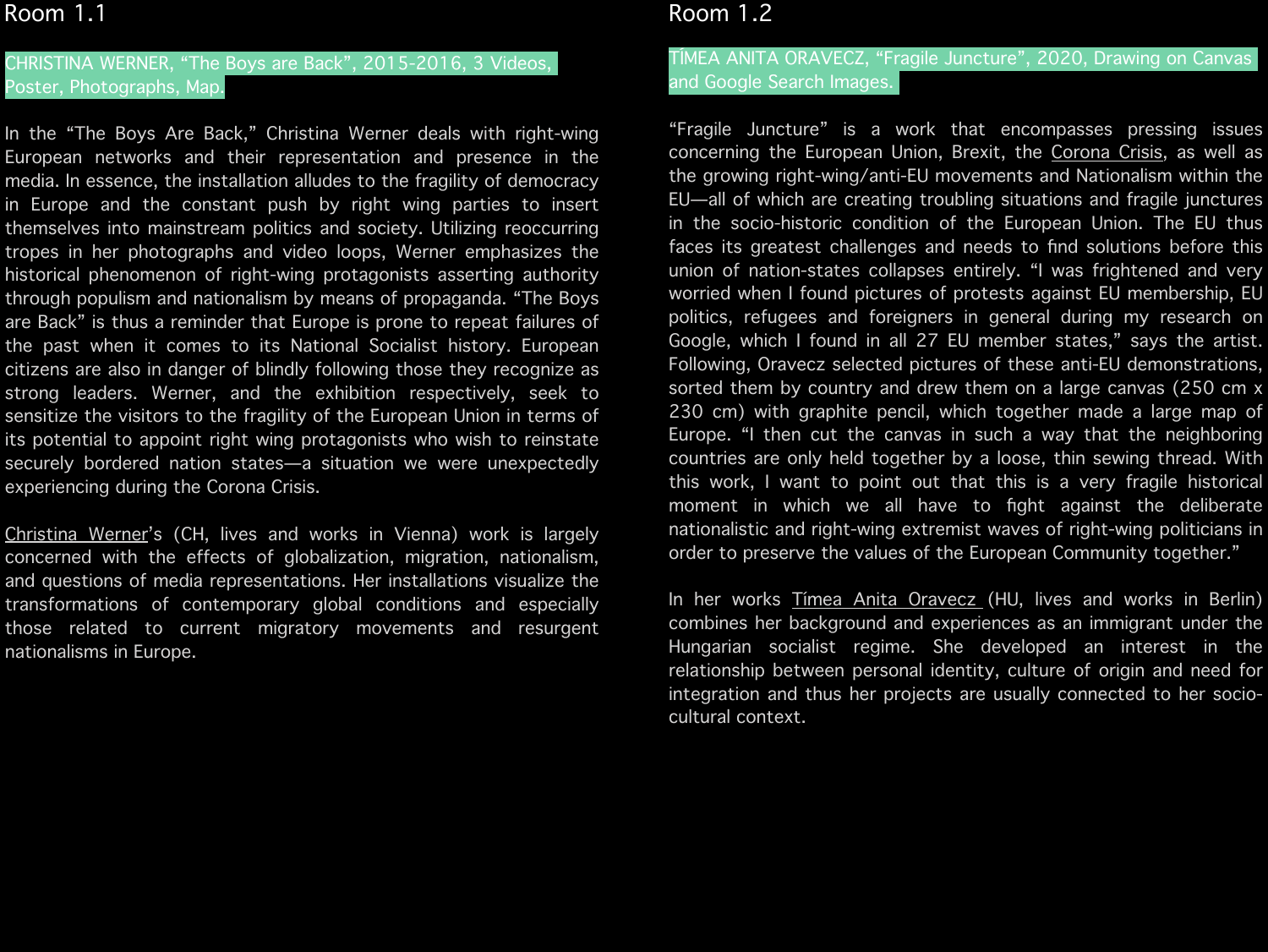EGOR KRAFT, "Twelve Nodes", 2019, 12 marble blocks, 12 e-ink screens, custom software, custom circuit boards, patch panels and patch cords, ethereum blockchain network. On view at Valletta Contemporary, Malta.

"Twelve Nodes" concerns itself with current issues surrounding the ethical treatment of personal data, speaking to the urgent need for more regulation, considering the large-scale misuses that have occurred over the past years. The work introduces the concept of Fair [Data,](https://en.wikipedia.org/wiki/FAIR_data) a framework and guideline for organizations for the control of personal data. The twelve frames of the work reference the twelve tables in Roman law, which form the basic foundation for civil law, the most widely used legal system today. Here, they form the basis for a new code that incorporates the [evolution of technology and its ethical](https://www.opendemocracy.net/en/oureconomy/can-europe-become-key-player-code-wars/)  [implications](https://www.opendemocracy.net/en/oureconomy/can-europe-become-key-player-code-wars/). "Twelve Nodes" provokes a public discussion on the design of a new legal framework to perhaps come to a collective and democratic understanding of how personal data and the rights [attached to it](https://www.opendemocracy.net/en/oureconomy/tiktok-trump-and-need-digital-non-aligned-movement/) should be [treated.](https://www.opendemocracy.net/en/oureconomy/creating-digital-commons-after-covid-19/) The work seeks to educate and empower the digital subjects of today to become active, engaged, and effective digital citizens of the Internet.

[Egor Kraft \(](http://egorkraft.com)RUS, lives and works in Berlin & Moscow) is an interdisciplinary artist whose work spans across media, science, critical research, philosophy, and art.

## Room 1.3

## BORJANA VENTZISLAVOVA, "Migration Standards", 2011, C-Prints.

This work, and the entire exhibition, stem from Europe's (and especially **[Austria's](https://www.opendemocracy.net/en/countering-radical-right/how-covid-19-deflated-austrian-populist-radical-right/)**) failed solidarity, social stability, and **humane** [ideals i](https://www.opendemocracy.net/en/can-europe-make-it/answer-to-refugee-crisis-return-to-european-ideals/)n times of crises. Seen in the rigid decisions on immigration by European politicians since the 2015 so-called "[refugee crisis"](https://www.opendemocracy.net/en/can-europe-make-it/overcoming-european-refugee-crisis/) and the horrific developments on **[Lesvos](https://www.opendemocracy.net/en/can-europe-make-it/greek-islands-long-term-commitment-needed-fellow-europeans/)** in 2020, today's migration policies are not acting according to the [goals and values](https://europa.eu/european-union/about-eu/eu-in-brief_en#goals-and-values-of-the-eu) invoked by the EU: Peace, democracy, solidarity, justice, respect for human rights and freedom of movement. "Migration Standards" highlights migrants' demands for recognition of their history, their role in society, and their equal chances to a decent life. The work presents children and teenagers in front of two contradicting backgrounds: One that is a typical Viennese landmark, like the Schloss Sch $\tilde{A}$ ¶nbrunn, in opposition $\hat{A}$  to temporary places of escape and transition. The accompanied texts consist of formulations from the petition "[Ausschluss Basta,"](https://www.openpetition.eu/at/petition/online/ausschluss-basta) an initiative put together by cultural workers, activists, and researchers on the occasion of the controversial "integration" debates in Austria and Germany. (The prints can also be found in Rooms 1.4, 2.2, and 2.3)

[Borjana Ventzislavova](http://borjana.net) (BGR, lives and works in Vienna) is a crossdisciplinary artist who works in the fields of film/video, installation, photography, performative and media art. In her works, she addresses issues of mobility and crossing of socio-geographical and cultural borders and deals with the complex process of communication and translation.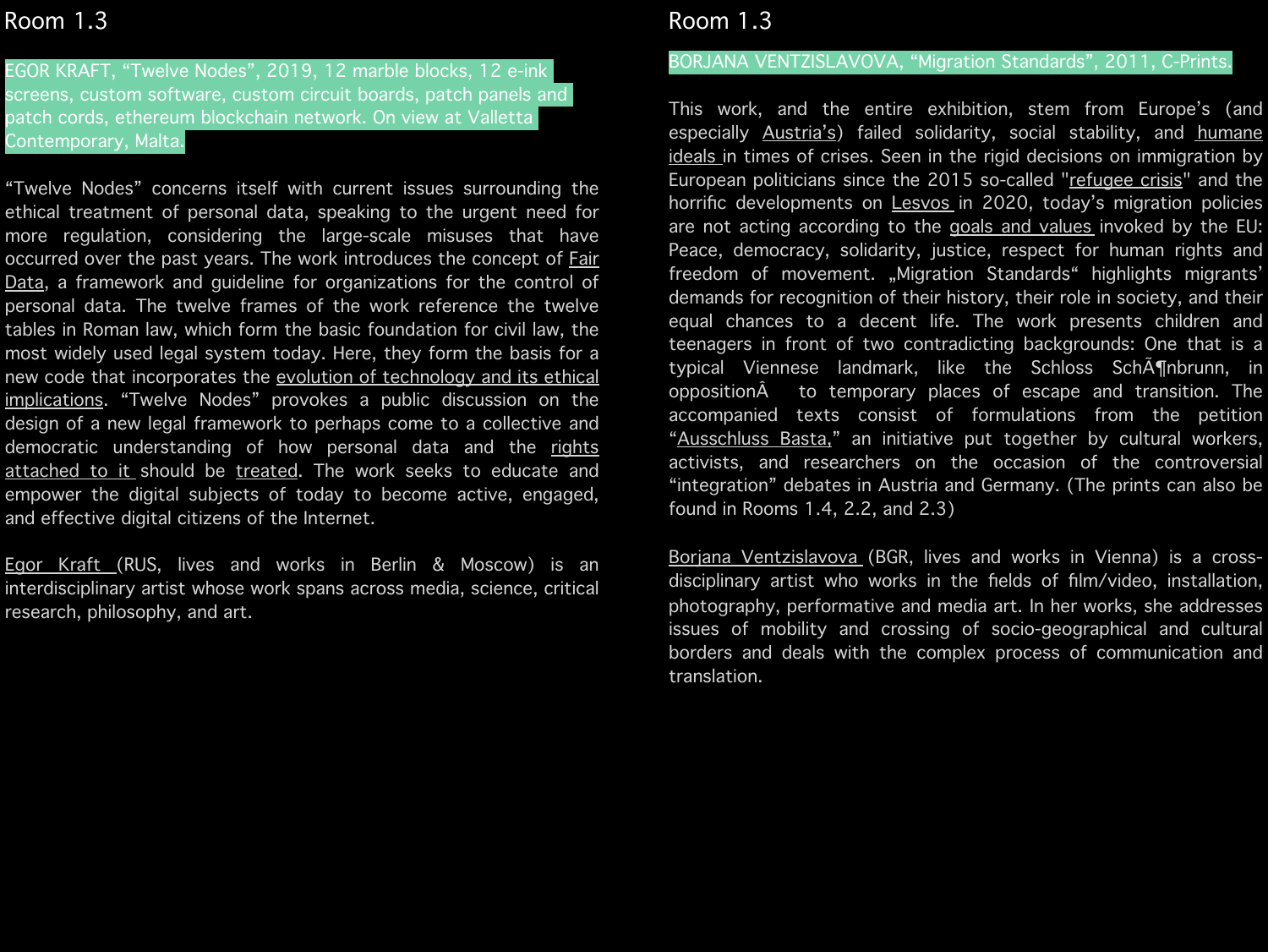## LUCAS GABELLINI-FAVA, "We Haven't Spoken in Centuries", 2020, Oil on Canvas.

"We Haven't Spoken in Centuries"—a sentence borrowed from the exhibition text—alludes to the sadness many in the UK felt when Brexit went through. "I personally feel European and the idea of losing 'contact' with the European Union was devastating. Research shows that social media and in particular, the lies perpetuated on social media platforms before the Brexit vote highly influenced voters," says the artist. The work uses the aesthetics of social media platforms to 'collaborate' on a painting: A digital image was hand-painted on canvas and then photographed, uploaded and re-downloaded over a hundred times on Instagram to allow its algorithm to compress the image over and over again. This process somewhat replicates the idea of news, statistics, and images being shared and altered online without any fact-checking. The final digital file was then printed back on top of the original oil painting, to create a collaboration between the artist and the Instagram algorithm. As content is uploaded and shared, the work acts as a reminder of how vulnerable online content is to attack and misuse, as people change the news, alter statistics, and have the power to change beliefs, votes, and behaviors with only one click.

[Lucas Gabellini-Fava](https://gabellinifava.com) (GB, lives and works in London) recently graduated from the London College of Communication with a Firstclass Honors in Photography. His work investigates the shifting of the body from the physical and tangible to the digital, with which he entangles elements of technology with memory, agony, and satire, creating digital and physical installations.

## Room 1.4

#### PANAYIOTIS MICHAEL in collaboration with MARIA PETRIDES, "A Door and Six Heartbeats Away", 2020, Video, 6.14 min.

The house portrayed in "A Door and Six Heartbeats Away" is situated in what is referred to as the [Cyprus' Green Line](https://en.wikipedia.org/wiki/United_Nations_Buffer_Zone_in_Cyprus), the Buffer Zone or the "Dead" zone in Cyprus, patrolled by the UN forces. The house hovers between its location and what happens indoors—the two do not necessarily [correspond.](https://roarmag.org/magazine/everyday-borders-everyday-resistance/) Since its front entrance and garden rest on the prohibiting line, the residence lingers in an in-between space of entering and exiting, its only access being through the back door. This daily experience of partition $\hat{A}$  is expressed in the ordinary moments of living in a place where contrasting sentiments destabilize one's sense of time and space; in the compromised limits of seeing beyond one's immediate settings, and in the spectacle of the weather, a phenomenon beyond human control. Weather has been a feature of literature for centuries. Often employed as a stylistic means to build narrative, to establish romantic affection, or to unveil relationships, the weather is a crucial part of a novel and its plot. In "A Door and Six Heartbeats Away," the text took off from the imagined backdrop of an invented home and its interior. It was written without the author having previously seen the video. This incidental relationship of text and image, like that of the house and the surroundings outside of it, engenders stories and new remains of life elsewhere, behaving therefore like a dissonance to the moving image it engulfs.

[Panayiotis Michael](http://panayiotismichael.com/home.php) (CYP, lives and works in Nikosia) is an interdisciplinary artist interested in the exchange of cultures, languages, migrant groups, and the formation of particular spaces. Michael's work is concerned with the processes of adjusting to new emotional, social, and political environments. He often engages in collaborations such as with [Maria Petrides](https://saqibooks.com/author/petrides-maria/) (UK), independent writer, editor and translator. They are the co-founders of the artist/research group pick nick.

Text by Maria Petrides Video editing and technical support by Panayiotis Charalambous Voice of Diomedes Koufteros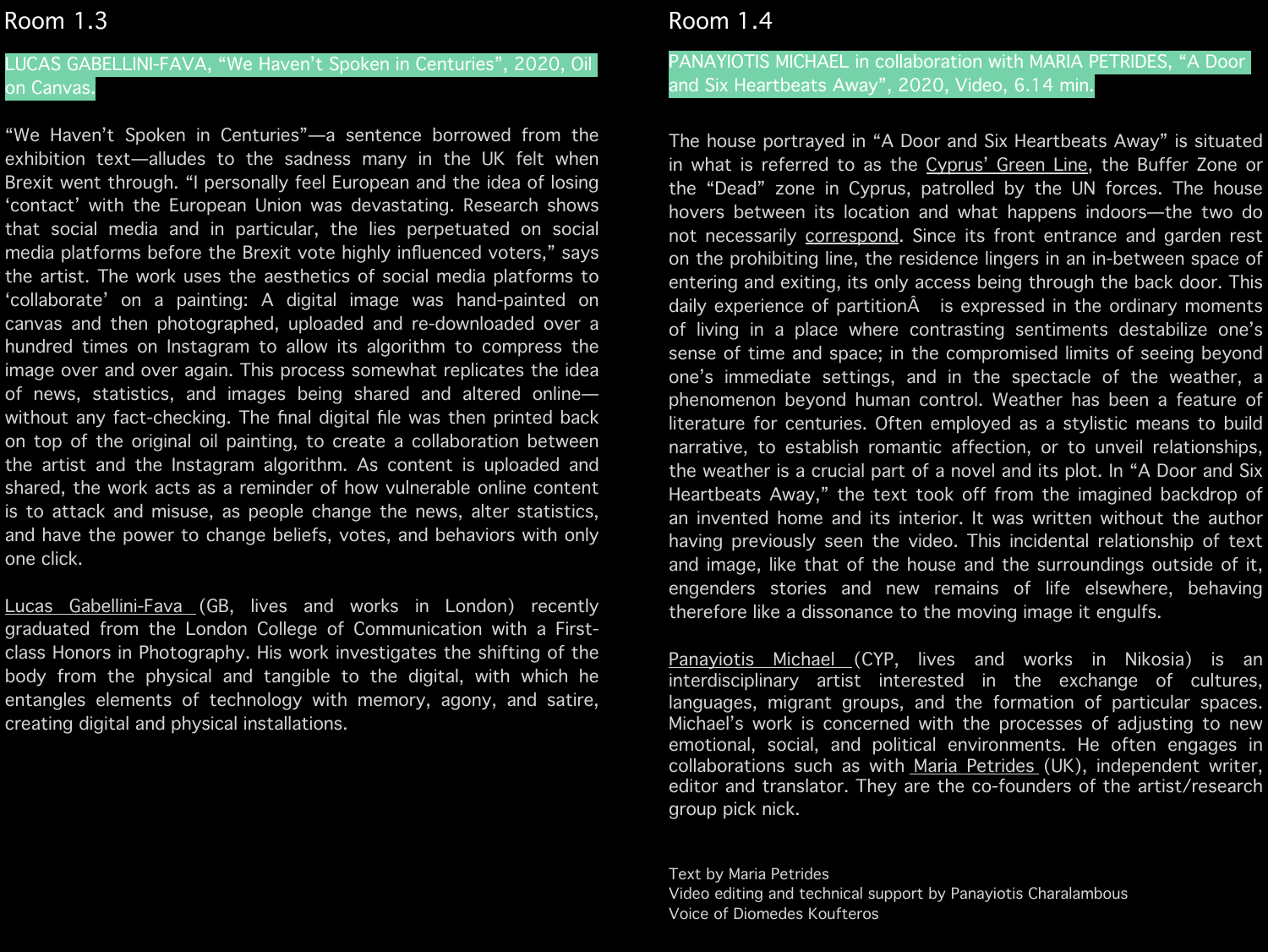### REOPENING EUROPE

The Podcast Series "REOPENING EUROPE" is hosted by Giuseppe Porcaro, Head of Outreach and Governance at European think tank [Bruegel](https://www.bruegel.org/about/) and is part of [The Sound of Economics.](https://audioboom.com/channel/the-sound-of-economics) In June 2020, as Europe exited the COVID-19 lockdown, they traveled more than 2700 kilometers through the Netherlands, Germany, France, Austria, Slovenia, and Italy to collect voices from the ground as their borders were reopening. They listened to diverse citizens, from passers-by to politicians, business people to artists, recording, documenting, and publishing stories and unpack reflections about European borders and the pandemic.

#### BORJANA VENTZISLAVOVA, "Migration Standards", 2011, C-Prints.

Work description see Room 1.3.

## Portal

## TECHNOPOLITICS, "TECHNOPOLITICS TIMELINE - Tracing Information Society", ongoing.

In its current version, the "Technopolitics Timeline" contains around 500 entries in 6 horizontal categories and 12 vertical tags, the entire piece $\hat{A}$  spans 11 meters in its physical manifestation. It also occupies a virtual space in the "Net Works" exhibition. Starting 120 years ago, the timeline traces the evolution of our shared technocultural realities. By documenting technological developments and the information society chronologically, listing cultural and historical facts, organizations, and ideas like the Snowden revelations or shadow bank systems, it functions as an open platform to discuss our global network society. The infographic is a visual method to convey complex information in an organic and constantly evolving way, which is why Technopolitics invites the visitors to add and subtract information they deem (un)important. The interactive piece acts as a starting point for debates amongst its viewers who are invited to leave an entry on the timeline or to start a conversation with fellow avatars on questions such as:- Why is x (not) included?

- Do entries that are clustered in one year have more in common than the date?

- In other words, are there any deeper, structural dynamics that could serve as a causation for this co-presence?

- Or is it just a coincidence?

- If you can provide such an overview of the information society, isn't that an indication that it's already over?

- What comes afterwards?

[TECHNOPOLITICS](http://www.technopolitics.info) (AT, est. 2009) is an independent, transdisciplinary platform composed of artists, theorists, computer scientists, and journalists, who jointly develop innovative formats at the intersection of art, research, science, and education. An important common objective is the investigation of large-scale historical processes structured by techno-economic paradigms from a critical, explorative standpoint.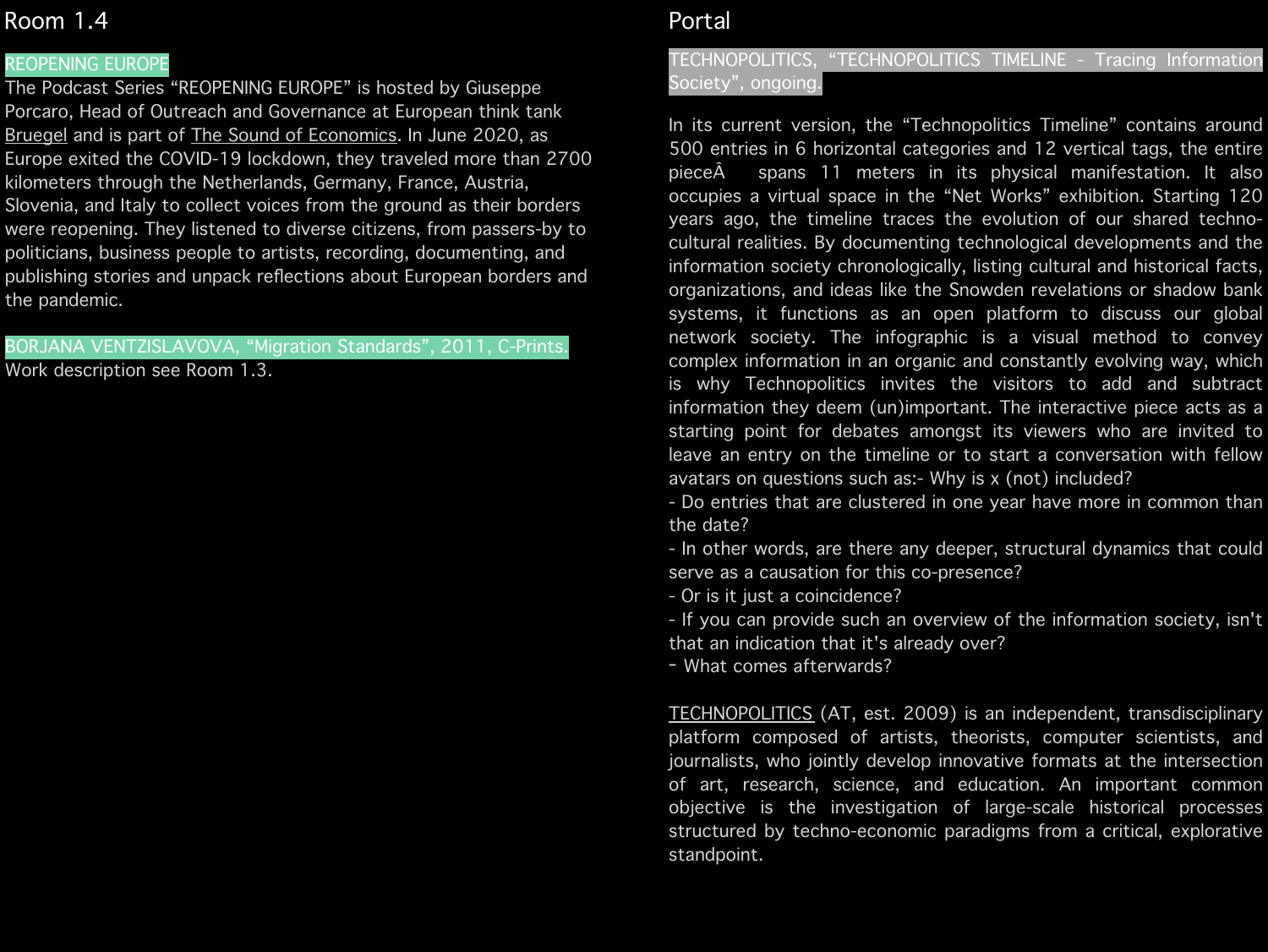### BERNADETTE ANZENGRUBER, "#CoronaFeminism", 2020, Digital Images and GIF.

"#CoronaFeminism" exposes the sensitization to statistical data and confronts it with the neglected feminist content evident during the Corona-Crisis. The graphics combine statistical values on Covid-19 with [gender-specific relevant data](https://www.weforum.org/agenda/2020/03/the-coronavirus-fallout-may-be-worse-for-women-than-men-heres-why/), thus drawing attention to the urgent need for action with regard to social equality for women\* and a nondiscriminatory use of [their data.](https://www.theguardian.com/world/commentisfree/2019/sep/14/your-period-tracking-app-could-be-sharing-intimate-details-with-all-of-facebook?utm_term=ac967ab8e3702d69c7e01fcdaa6c75a2&utm_campaign=TheWeekInPatriarchy&utm_source=esp&utm_medium=Email&CMP=weekinpatriarchy_email) The presentation of figures perceived as frightening and unacceptable in the context of the virus makes it particularly clear that equality has not been achieved but is rather a marginal topic. In the current crisis, it is more important than ever to demand equal rights for women\*—these rights must be factbased, informative, and easily understandable. Anzengruber summarizes all these factors in her data-driven visualizations, combined with humor to provoke empathy from the audience.

[Bernadette Anzengruber](http://www.bernadetteanzengruber.com) (AT, living and working in Vienna) works in the fields of photography, object, text, performance, and video. Her artistic practice is located at the intersection of visual arts and philosophy and strongly driven by queer-feminist theory. She is focused on the corporality of language (materialized poetry), the erotic of commodities, intimacy and medialized identity as well as the desires and power structures that come along with these topics.

## Room 2.1

### VASILIOS PAPAPITSIOS, "Going Viral // Viral Illumination", 2017, Video, 8 min.

Vasilios Papapitsios's work is dealing with the problems, intolerance, and stigma that HIV-positive individuals face in an interconnected society—a society in which those connected to the Internet are privileged to be informed about mutual aid practices and initiatives emerging through accessible online platforms. "Going Viral // Viral Illumination" speaks about the connectivity and promulgation of global Internet communities' responses to illness and especially those that are stigmatizing certain groups of people. The work explores the nature of stigma and transmissions within the various networks of our reality by making a link between the Internet (WiFi connections), spirituality (psychic waves), and physical exchange between bodies. Papapitsios: "All of this work has been channeled through my personal journey dealing with the stigma I face as an HIV-positive individual who survived serious AIDS and healing myself and others by holding new space away from the toxic concepts that surround it, perpetuate ignorance, and hinder healthy change in a rapidly viral world of media and networks we are now entirely plugged into." The work is a reminder that there are many different kinds of viruses that wreak havoc around this globe. Furthermore, each virus triggers an array of stigmatizations, such as the discrimination that people of Asian descent experienced since the Corona Crisis.

[Vasilios Papapitsios](https://www.vasiliospapapitsios.com/creator) (US, lives and works in Los Angeles) is a producer, director, editor, and cinematographer, who aspires to make activated video art that blends genres and blurs the boundaries of documentary, conceptual and performance art, and experimental visual ethnography.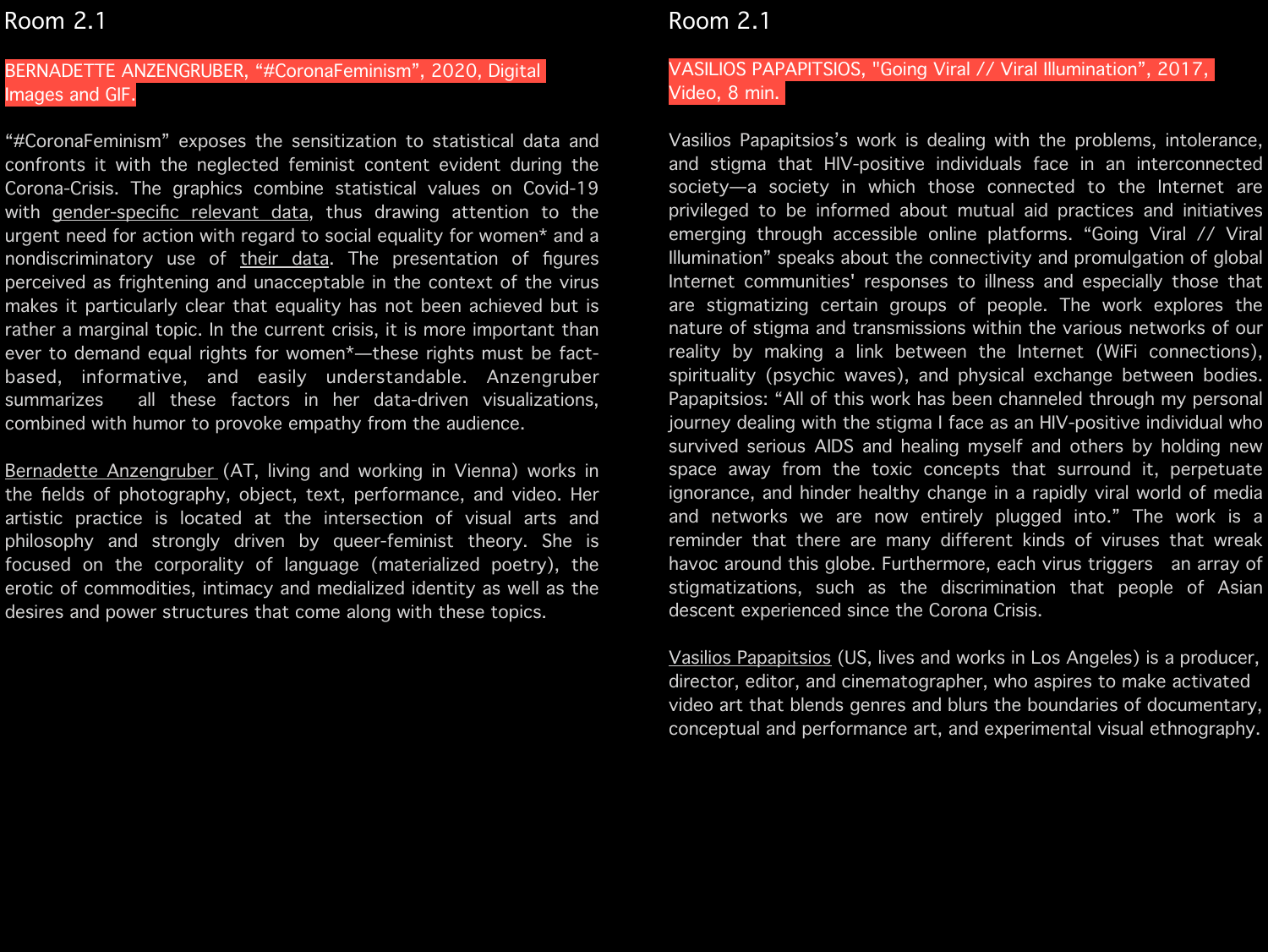## LOUIS CAMERON, "WE ARE MEN", 2015, Poster as part of "The Poster Project", 2013 - 2015.

The poster "WE ARE MEN" was created in response to the continued police brutality and the blatant disregard for the lives of Black men in the United States. It highlights the success of social movements like [Black Lives Matter](https://www.opendemocracy.net/en/transformation/black-lives-matter-also-reckoning-foreign-aid-and-international-ngos/), which reached Europe in the spring of 2020 and were met with unprecedented global solidarity. After George Floyd was killed by police in the US, the incident triggered the memory of similar cases of police brutality and racism around the world. The following global uprisings of anti-racist movements showed how interconnected social issues are and how the [Internet and social media](https://www.opendemocracy.net/en/transformation/what-black-lives-matter-activists-can-teach-us-about-pitfalls-and-potential-digital-organizing/)  can be a facilitator for social change—even during global pandemics.

["The Poster Project"](https://www.posterprojectpresents.net) was initiated by [Louis Cameron](http://www.louiscameron.com) (US, living and working in Berlin) and presents a forum for dialogue on current cultural issues in the form of posters: a democratic form of art, which many can possess due to its reproducibility function outside museums and galleries. The posters from "The Poster Project" are produced by a select group of artists free for anyone to download and print at home. They raise pressing issues such as immigration, racism, police brutality, and the importance of anti-racist social movements. Cameron's main goal is to quickly respond to current cultural conversations and to widely distribute the posters on the Internet, which functions a useful tool to interlink international social movements and collaborations.

# Room 2.2

### MAI LING, "Mai Ling Speaks #03", 2020, Live streaming event with Miwa Negoro and Xiang Zairong.

"The silence of Asian people in history has played its part to fulfill the myth of being the "model minority" — a term used as a racial wedge to divide Asians and Blacks. The silence as a model minority was detrimental as it portrayed them as a homogenized group that was anti-affirmative action. In order to puncture the myth that Asians are white adjacent, complacent and silent, we need to build coalitions, inquire into our own internalized racisms and find ways to build bridges between minority groups instead of being instrumentalized to pit against each other. During the ongoing Black Lives Matter movements, the slogan "Yellow peril supports black power" that was USED for the first time during the civil rights movements in the 60s has been reactivated. Sometime it has purported the delusion that Asian struggles are likened to black ones, which is simply not true. Yet, the global unrest we are experiencing today is urging us to open up the conversation and broaden our perspectives on anti-racism by bringing up histories and finding coalitions and allies," explains MAI LING.

[MAI LING](http://www.mai-ling.org) (est. 2019) is a Vienna-based Asian art collective that is contextualizing and fostering contemporary Asian art and culture with a focus on FLINT. With the series of online performances, lectures, and interviews titled ["Mai Ling Speaks"](https://www.mai-ling.org/post/615766304642744320/09-mai-ling-speaks), MAI LING is connecting those voices that have been dealing with the anti-Asian sentiment and racism since the Corona Crisis. They are investigating how we can find community and solidarity at a time where anti-Asian xenophobia related to Covid-19 has been escalating; what tools are needed to contest this "new normality;" and how solidarity can be performed every day. In episode #03 the two guests [Miwa Negoro](https://miwanegoro.com/) and Zairong [Xiang](http://www.xiangzairong.com) are actively dealing with these topics from their own perspectives and experience. Zairong Xiang's concludes the episode with: ["Me gritaron negra" by Victoria Santa Cruz](https://www.youtube.com/watch?v=cHr8DTNRZdg&t=4s).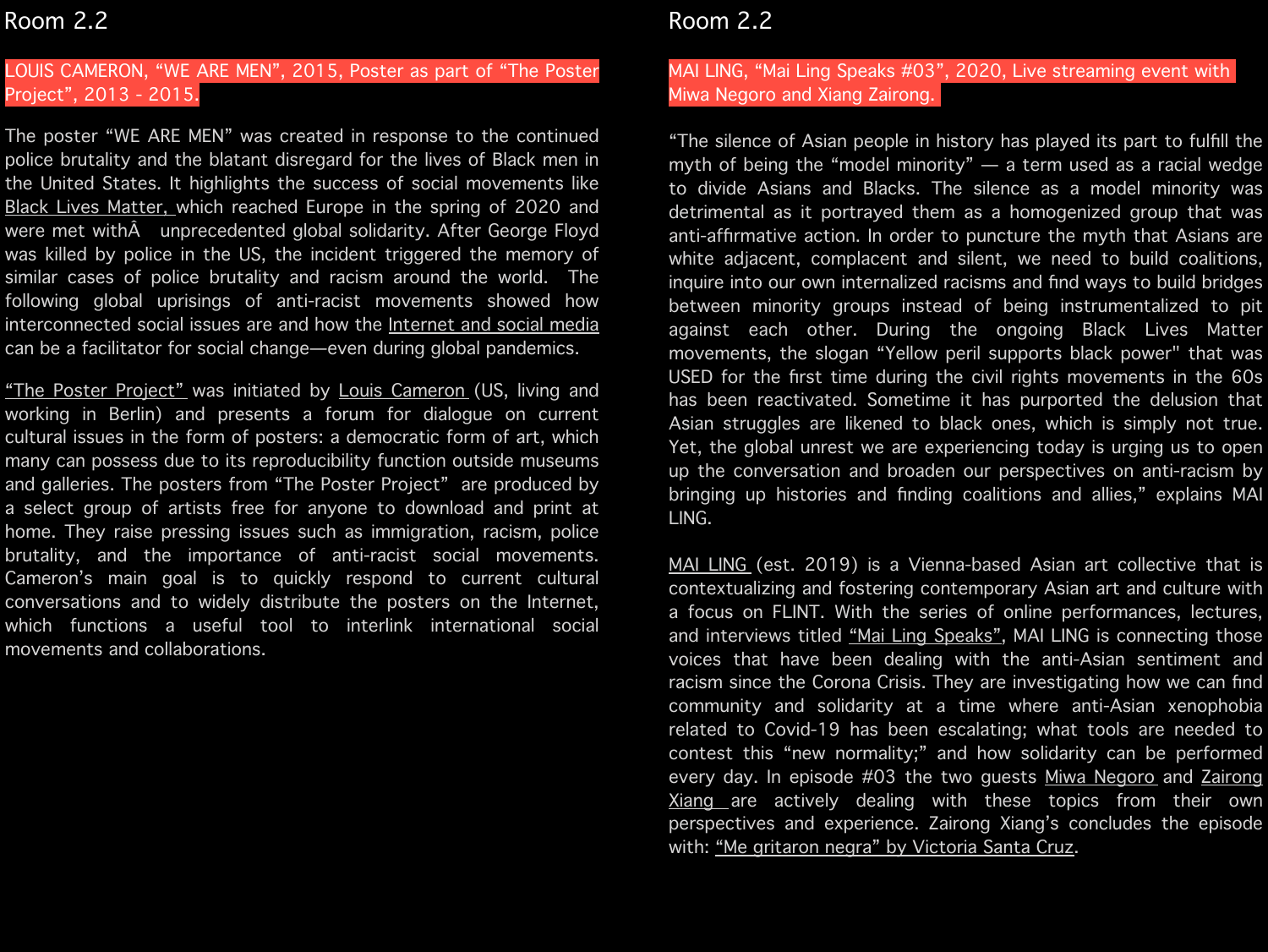### STEFANIE SEIBOLD, Untitled, 2019, Poster with archival material from Wisconsin Historical Society "Anti-Woman Suffrage Poster" ca. 1929.

Stefanie Seibold's poster refers to landmark feminist movements and events, such as the Suffragettes and International Women's Day—an annual focal point in the fight for women's rights—that celebrated its 100th anniversary on March 8, 2011. The imagery of Seibold's posters, collages, and flyers is reminiscent of the history of the women's movement, which kicked-off in the UK and extended its spark to women all over the world from the end of the 19th century up to today. In this poster—produced for the group exhibition ["Nothing Less!"](https://www.saloon-wien.at/nothing-less/)-the artist highlights the fact that many of the concerns of historical Feminisms are as important today as they were a hundred years ago and therefore it is obligatory to still "celebrate" Women's Day and other feminist accomplishments. In the exhibition, the poster further signals the importance of [women's networks](http://www.saloon-network.org) and the subsequent empowerment for other women to strive for equality.

[Stefanie Seibold \(](http://www.clevergretel.com)GER, lives and works in Vienna) works with performance, installations, archives, video, sound and text, with which she examines forms of social performativity and the potential for its transformation and resignification.

BORJANA VENTZISLAVOVA, "Migration Standards", 2011, C-Prints. Work description see Room 1.3.

# Room 2.3

### RAJKAMAL KAHLON, "Coloring Germany", 2013, Poster as part of "The Poster Project", 2013-2015.

"Coloring Germany" is an altered map of Germany, where Beirut replaces Berlin and sites of international conflict can be found inside of German borders. It is an installation of paintings and altered pages selected from a contemporary coloring book produced by the German embassy for American children. Using the graphic language of the coloring book, the poster interrupts essentialized notions of the German body and landscape and combined with a speck of irony and humor it functions to deflate notions of German purity, insisting on difference within constructions of European identities. "Coloring Germany" remakes the boundaries of political experience into an emotional arena that often ranges between anger, grief, revenge, and humor.

[Rajkamal Kahlon](http://www.rajkamalkahlon.com)'s (US, lives and works in Berlin) interdisciplinary practice questions the formal and conceptual limits of painting, photography, and sculpture. Drawing on history, archives, and literature, her research undergoes a process of creative transformation resulting in sensual, formally rigorous work that is about reclamation and the transcendence of history.

Part of [The Poster Project](https://www.posterprojectpresents.net) by Louis Cameron, see Room 2.2.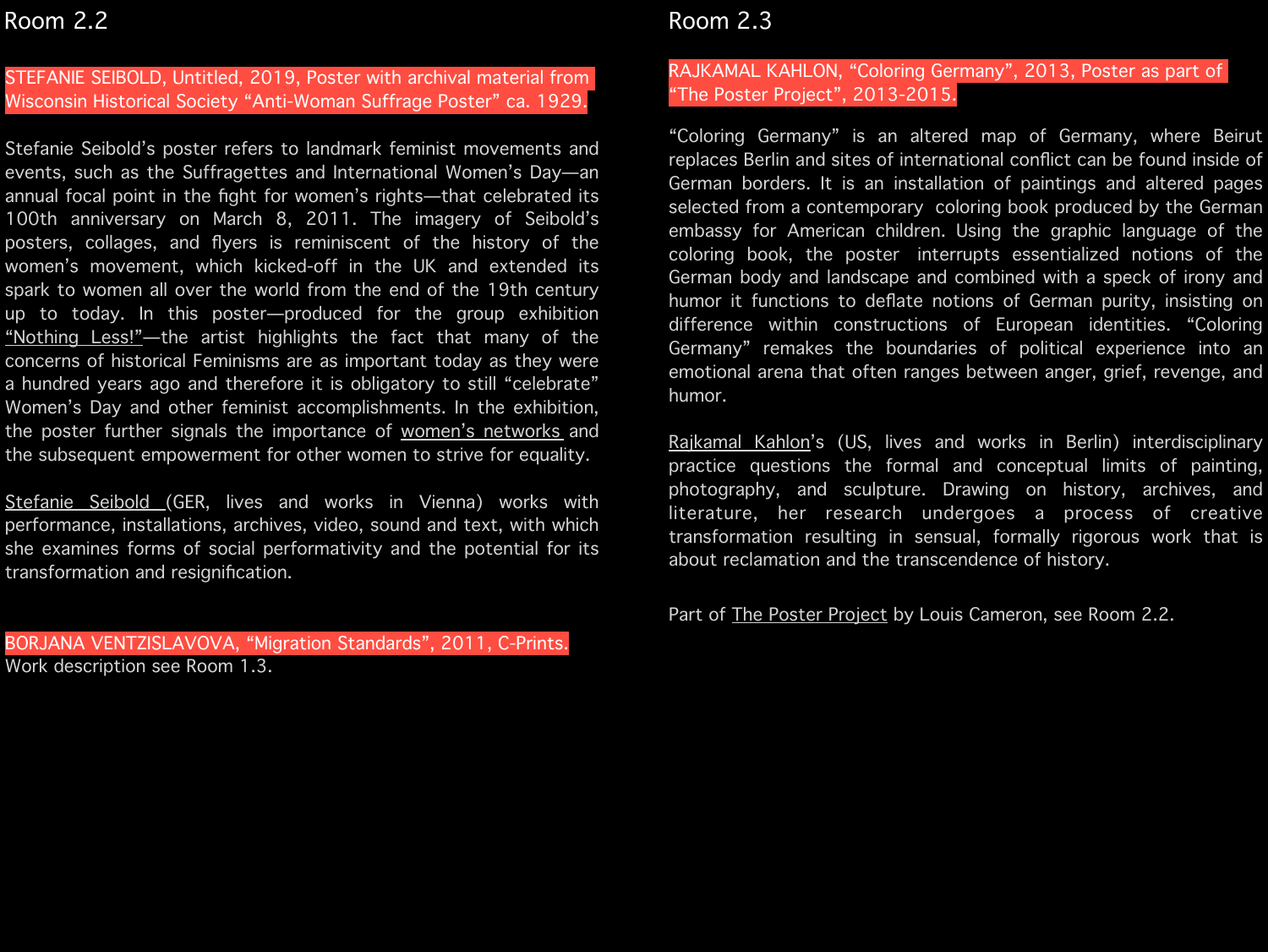## CHRISTA JOO HYUN D'ANGELO, "PAST PRESENT TENSE", 2015, Video, 32 min, German with English subtitles.

"PAST PRESENT TENSE" is a video that examines the question of German identity and its relationship to the racism of the past and the present. Through various interviews that discuss the perspectives of Germans of minority descent, the film highlights experiences and opinions that are otherwise unheard within our shared public space. Dâ€™Angelo challenges the status quo on how to define not only German identity but geopolitics in the context of white Europe. The audience is posed with questions on the responsibilities of dealing with colonial pasts, on how we reflect on dominant ideologies in a time of constant mobility and global shifts, and on how we discuss and understand ideas of nationality. In the context of the exhibition, the work relates to the living conditions of citizens that call Europe their home, but are confronted with questions of belonging nonetheless.Â

At the core of [Christa Joo Hyun D'Angelo](http://christajdangelo.com)'s (US, living and working in Berlin) artistic work lies the confrontation with fear and vulnerability by challenging ideas about what is normal. Through video, neon, sculpture, installation, and collage, she seeks to embrace difference as a source of inspiration and empowerment in order to discover new means of acceptance and ultimately, healing.

Featuring: Anonymous, Abini Zöllner, Anetta Kahane / Chairman Amadeu Antonio Stiftung, Minh Nguyen, Martin Hyun, Jasmin Truong, Jasco Viefhues, Kien Nghi Ha, Noa Ha & Jan Riebe.

BORJANA VENTZISLAVOVA, "Migration Standards", 2011, C-Prints. Work description see Room 1.3.

# Room 2.4

## PARWANA AMIRI, "My Pen Won't Break, But Borders Will. Letters to the World from Moria", 2019-2020, 7 letters out of 13.

In "Letters from Moria," Parwana Amiri—a teenage girl from Afghanistan—has documented what she experienced on the Greek island of Lesvos and in the [refugee camp Moria](https://vimeo.com/user49057406) since her arrival in September 2019 (which burned down in Sept. 2020, causing another [humanitarian crisis](https://www.opendemocracy.net/en/can-europe-make-it/greek-islands-long-term-commitment-needed-fellow-europeans/) and challenge for the **[European Union](https://foreignpolicy.com/2020/09/20/europes-failed-migration-policy-caused-greeces-latest-refugee-crisis/?fbclid=IwAR0Go3_d4oUQ7fyef1jTOqwBnLRunaqoL_kShf2WX6dzYR3eUZSy_3IHDQ4)**). Her letters talk about the horrible conditions in an overcrowded camp designed to deter people from reaching a place of refuge. They are written from her own as well as other refugees' perspectives. Parwana is one of many people seeking a place to live safely, express themselves freely, and find access to education unconditionally—a place, where a generation hungry for change can grow in humane conditions.

The letters were first published on Welcome to Europe's blog [http://](http://Infomobile.w2eu.net) [Infomobile.w2eu.net](http://Infomobile.w2eu.net) and have been published as a [book.](http://lesvos.w2eu.net/files/2020/04/broshure-Letters-from-Moria-202002-screen.pdf)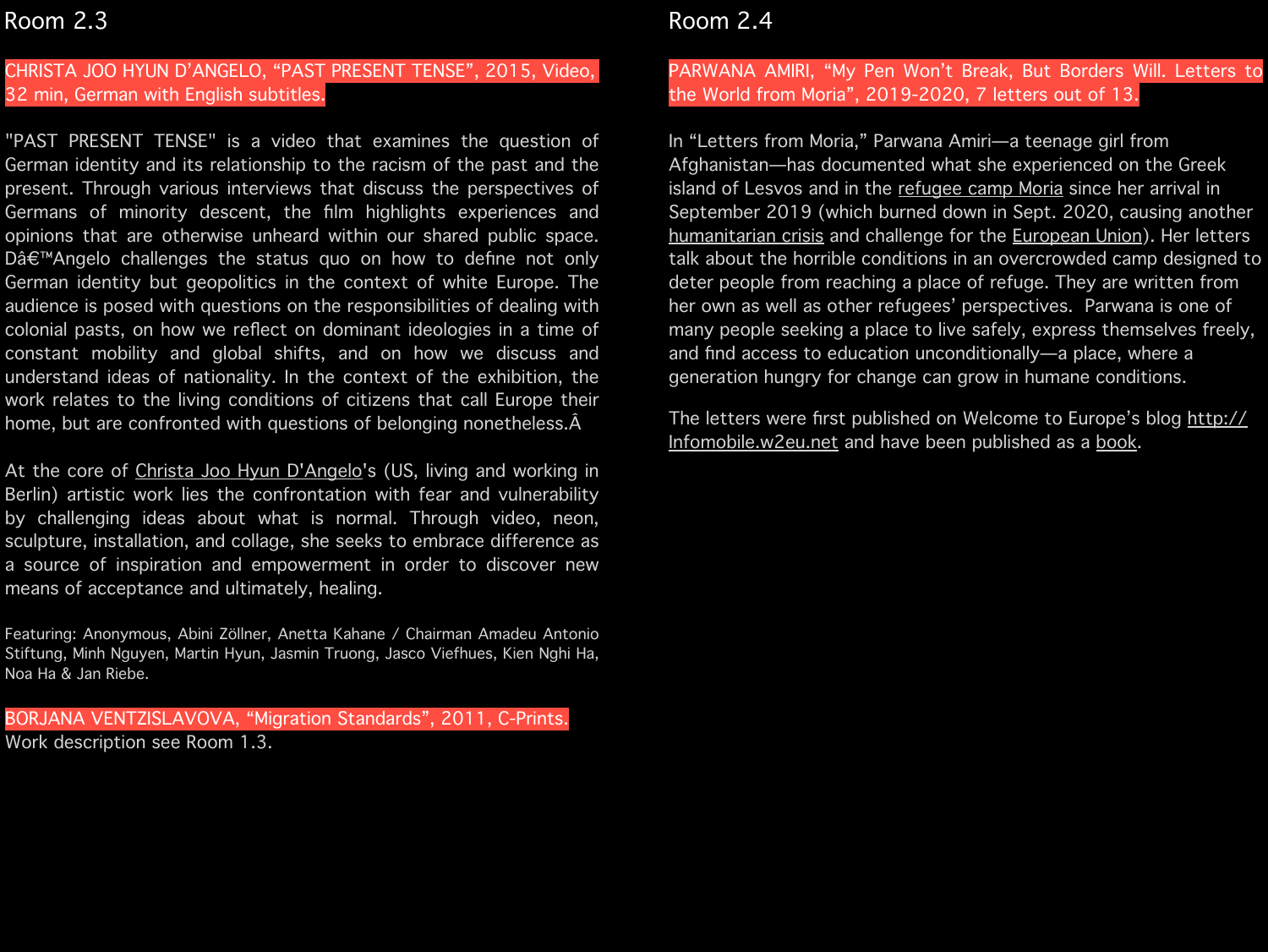### MAYA ATTOUN, "Movement", 2013, Poster as part of "The Poster Project", 2013-2015.

"Movement is the heart of immigration. It is the tension between dreaming the future and crushing it into the face of the present. The moment when idealism and romanticism change into politics. A capsule of human evolution," as the artist explains.

[Maya Attoun](http://www.mayaattoun.com) (IL, living and working in Tel Aviv) is a multidisciplinary artist, engaging in dialogue between thought processes, intuited gestures, materials, and images. In her work she reflects on modernity and the intersection of myth, narrative, and science.

Part of the [Poster Project b](https://www.posterprojectpresents.net)y Louis Cameron, see Room 2.2.

#### WE BELONG

Who belongs to Europe? [Yasmine Ouirhrane—](https://neweuropeans.net/bg/node/3272)expert on Peace and Security appointed by the European Union and the African Union and host of the Podcast Series "We Belong"-tackles this question in this series of conversations with young women representing the diversity of Europe. She interviews women who are breaking stereotypes, navigating multiple identities, and challenging the conventional wisdom of what it means to belong. "We Belong" thus explores what living in Europe means to the continent's new daughters.

The podcast is produced by Les Cavalcades.

# Middle Ring

#### BETWEEN BRIDGES, "Vote together", 2019, Posters and Videos.

Freedom of speech and the right to vote are basic human rights in Europe. We often take these rights for granted despite the fact they are perpetually in jeopardy. Freedom of press and expression are no longer fully guaranteed in some [European countries.](https://roarmag.org/magazine/a-europe-in-common/) Furthermore, voting is a privilege that should not be taken for granted. "Vote [together"](https://votetogether.eu/en/blog/) is a project encouraging EU citizens to participate in and spread awareness of the 2019 European elections that took place the second largest election of all time. With their campaign, Between Bridges encouraged Europeans to use their rights as citizens to make a statement for the European Union and a continued peaceful and collaborative network of nation-states.

[Between Bridges](http://www.betweenbridges.net/index.php) is a foundation (est. 2017, based in Berlin) for the advancement of democracy, international understanding, the arts, and LGBT rights, organized by Wolfgang Tillmans.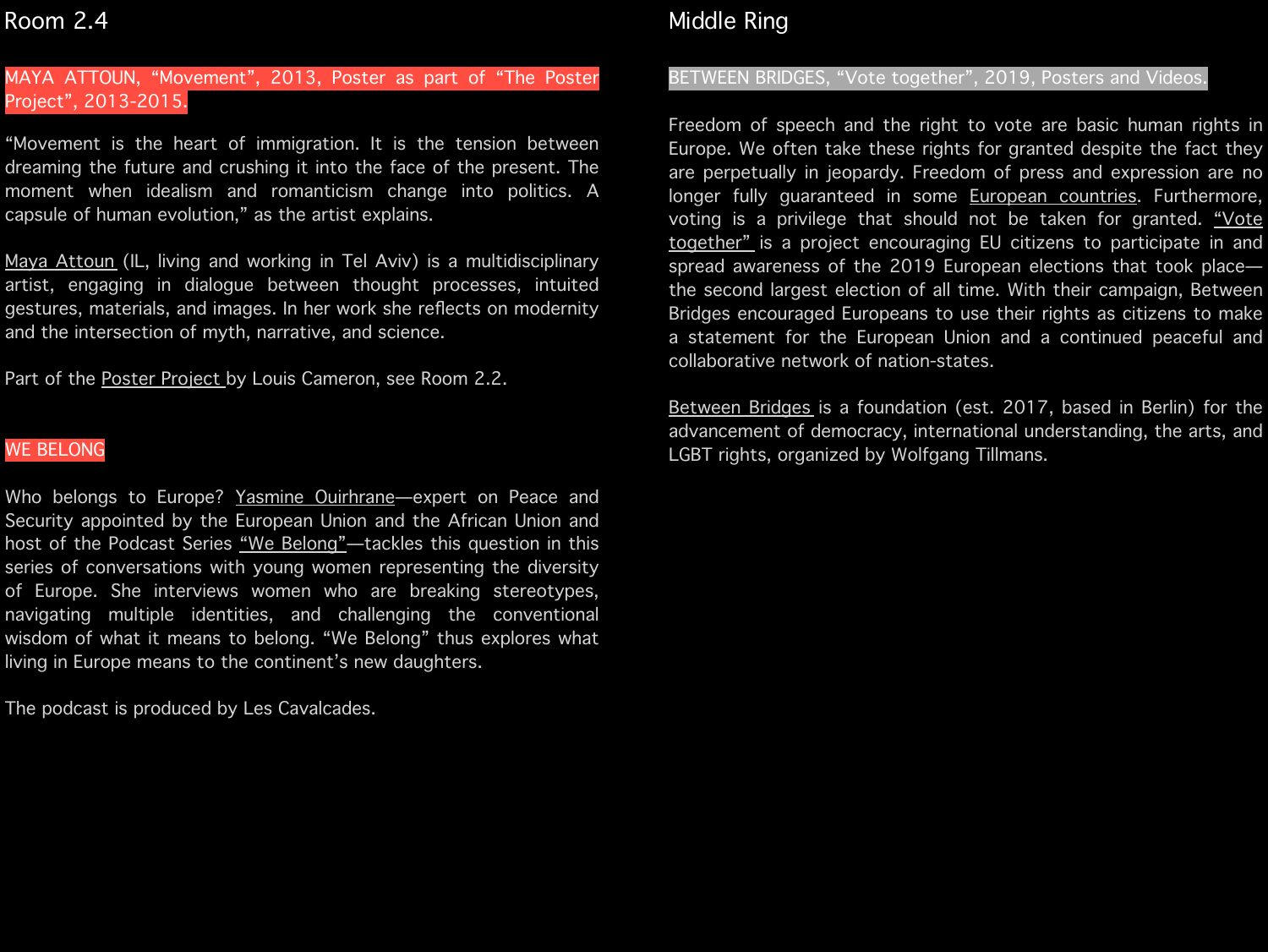# Groundfloor

### FEMINIST PRINCIPLES OF THE INTERNET, 2014, Poster.

The Internet holds huge potential for liberation and political transformation, however, many of society's inequalities are encoded in its structures, processes, and communities. Whether it's digital platforms allowing online abuse against women, lack of workforce diversity in the tech sector, or biased data collection reinforcing privileges or sexism, there are [many issues to address](https://www.opendemocracy.net/en/5050/what-would-feminist-internet-look-like/). "The Feminist Principles of the Internet" offers a series of statements through a gender and sexual rights lens on critical Internet-related rights. Currently, there are 17 Principles, organized in 5 clusters: Access, Movements, Economy, Expression, and Embodiment. Together, they aim to provide a platform for women's movements to articulate and ameliorate issues related to women's behavior, rights, and safety on the Internet.

The [Feminist Internet Research Network \(](https://www.apc.org/en/project/firn-feminist-internet-research-network)FIRN) is a collaborative and multidisciplinary research project led by the [Association for](https://www.apc.org/en)  [Progressive Communications](https://www.apc.org/en) (APC). The project draws on the study "[Mapping research in gender and digital technology](https://www.apc.org/en/mappinggenderandtechsummary)" carried out by APC and the [Feminist Principles of the Internet](https://feministinternet.net/) (FPIs) is collectively crafted by feminists and activists, primarily located in the global South.

#### Association for Progressive Communications

[APC](https://www.apc.org/en) is an international network of civil society organizations founded in 1990 dedicated to empowering and supporting people working for peace, human rights, development, and protection of the environment through the strategic use of information and communication technologies (ICTs). They are building a world in which all people have easy, equal and affordable access to the creative potential of ICTs to improve their lives and create more democratic and egalitarian societies.

## Groundfloor

#### SALOON Network

The [SALOON Network](http://www.saloon-network.org) is a diverse, global network of female art professionals. It fosters a community within the art world in order to exchange ideas, experiences and expertise and to encourage the creation of collaborations and projects. The network hosts regular Saloon meetings for the members as well as public events, ranging from studio or exhibition visits, portfolio reviews, group exhibitions, and panel discussions and thus aims to create more visibility and equal opportunities for active females in their local art scenes.

#### Lesvos Solidarity

[Lesvos Solidarity](https://lesvossolidarity.org/en/) is a registered NGO based on the Greek Island of Lesvos, where in 2015 the Refugee Crisis wreaked havoc. Their vision is to inspire society and to expand solidarity models which promote equality, trust, justice, respect for each other and for the environment, creativity, empowerment and active participation. KARA AGORA has partnered with Lesvos Solidarity in the hopes that visitors [donate](http://www.karaagora.center/solidarity/) to the organization and help the people stuck in refugee camps like Moria.

#### Easttopics

[Easttopics](https://www.easttopics.com/) is a non-profit cross-border project launched in 2013, led by young art professionals based in Hungary and Serbia dedicated to the promotion of Eastern European artists. Working as a think tank for the Eastern European art communities, Easttopics is a genuinely interdisciplinary cooperative with the goal to draw the Eastern contemporary art field and the international art scene closer to each other as well as providing more visibility to protagonists of the Eastern European art life.

### DiEM25

DIEM25 is a pan-European movement of democrats, united under the conclusion that the European Union will only survive if it is radically transformed. This is DiEM25's mission: a coordinated effort, everywhere in Europe, to unite like-minded citizens and create enough power to save the EU from itself. We must act quickly, before it is too late: that is why we are the Democracy in Europe Movement 2025 (DiEM25). DiEM25 has eight Pillars on which it builds its road to a truly democratic Europe: Transparency, Technology, Economy, Environment, Refugees and Migrants, Culture, Post-capitalism, and a European Constitutional Process.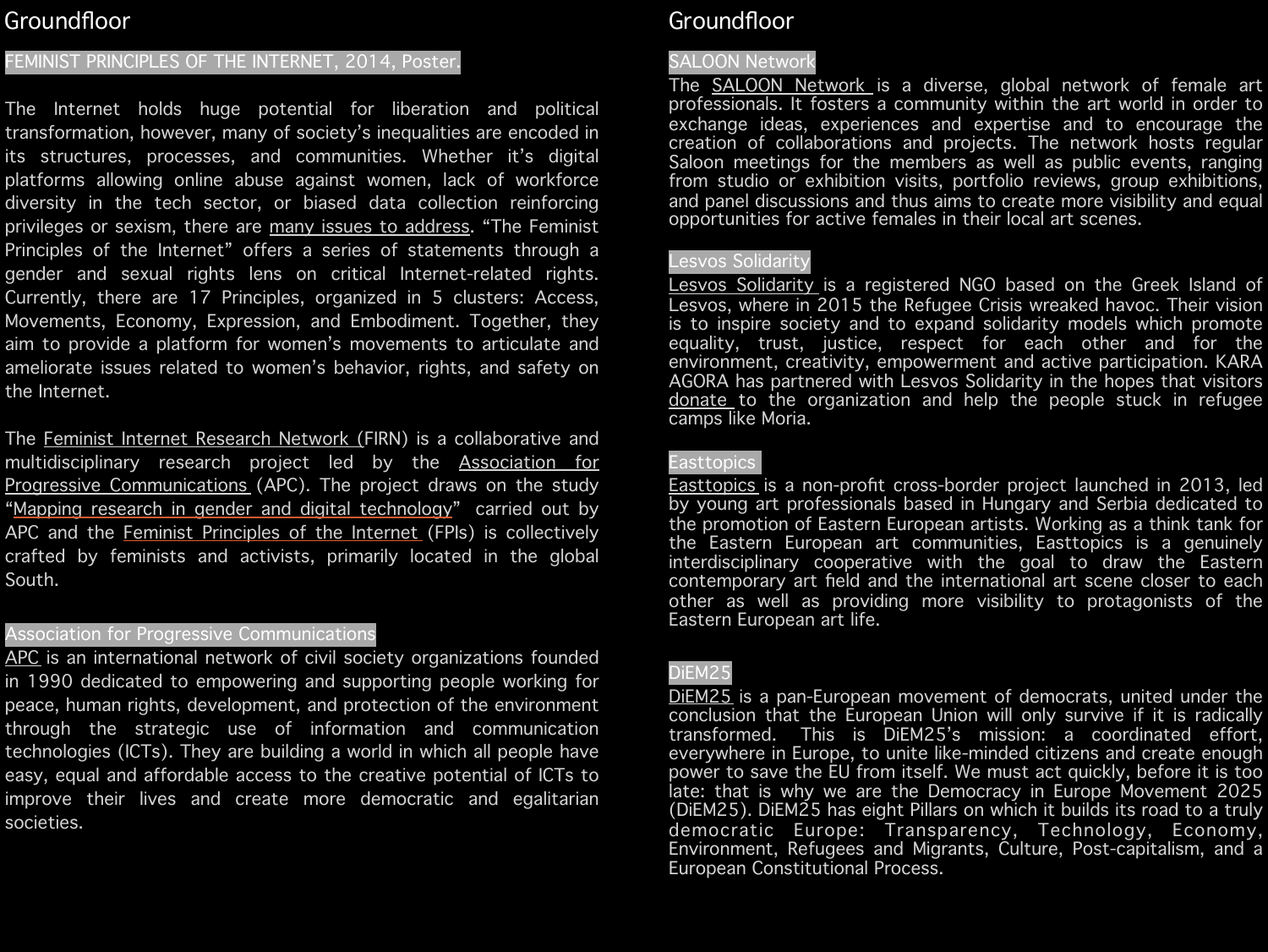# **Groundfloor**

### Sisters of Europe

[Sisters of Europe](https://sistersofeurope.com/#about) is an editorial, civil and political project to inspire and connect women in the Europe post [#MeToo.](https://twitter.com/search?q=%2523MeToo&src=hashtag_click) They organize public "agoras" in different cities spread across the continent, like Warsaw, Paris, Berlin, and Athens. During these discussions, a spectrum of issues European women are grappling with—region by region—have been tackled: from domestic violences to gender pay gap or reproductive rights.

## Alliance4Europe

[Alliance4Europe](http://www.alliance4europe.eu) is a not-for-profit organization that brings together pro-European, pro-democratic actors in order to protect and promote democracy, fundamental rights, and civic engagement. It was formed in October 2018, in the run up to the European elections with the aim of activating Europeans to vote for a positive vision of the future and with this vision ran and coordinated voter turnout campaigns, including the campaign [Vote4Friendship,](https://vote4friendship.eu/) which reached 52 million views online ahead of the 2019 elections. The organization works towards more European cooperation, for more inclusion and solidarity.

### The European Data Portal

[The European Data Portal](https://www.europeandataportal.eu/en) harvests the metadata of Public Sector Information available on public data portals across European countries. Information regarding the provision of data and the benefits of reusing data is included on their website addressing the whole data value chain: from data publishing to data re-use. By going beyond the harvesting of metadata, the strategic objective of the European Data Portal is to improve accessibility and increase the value of Open Data.

### Culture Action Europe

[CAE](https://cultureactioneurope.org) is a major European network of cultural networks, organizations, artists, activists, academics, and policymakers. CAE is the first port of call for informed opinion and debate about arts and cultural policy in the EU. As the only intersectoral network, it brings together all practices in culture, from the performing arts to literature, the visual arts, design and cross-arts initiatives, to community centers and activist groups. It believes in the values of culture and its contribution to the development of sustainable and inclusive societies.

# Groundfloor

### ACT on Gender

[ACT](https://www.act-on-gender.eu) is a [Horizon 2020](http://ec.europa.eu/programmes/horizon2020/) project that seeks to advance gender equality at universities, research centers, and research funding organizations across Europe. It offers an online hub for Communities of Practice (CoPs) in connection with the [GenPORT portal](https://www.genderportal.eu/), which is a community-based Internet portal for sharing resources on gender and science. By facilitating collaboration between institutions, it aims at addressing common needs and improving assessment on gender equality.

### Epicenter.works for Digital Rights

[Epicenter.works](https://en.epicenter.works) is an Austria-based fundamental rights NGO with a focus on privacy and freedom of speech on the Internet and to protect fundamental rights online and offline. It lead the complaint in the Court of Justice of the European Union that lead to the abolishment of the EU Data Retention Directive in 2014. It also played a leading role in the political debate on net neutrality protections in the EU via the campaign [SaveTheInternet.eu.](http://savetheinternet.eu/) Epicenter.works closely follows legislative processes on the national and EU level, and provides tools to empower citizens to make their voices heard.

#### Fridays For Future

[FFF](https://fridaysforfuture.org) is a global climate strike movement that started in 2018, when 15-year-old [Greta Thunberg](https://twitter.com/gretathunberg) began a school strike for climate, demanding urgent action on the climate crisis. She was tired of society's unwillingness to see the climate crisis for what it is: a crisis. She was soon joined by others and the hashtag [#FridaysForFuture](https://fridaysforfuture.org/take-action/social-media/) was created that encouraged other young people all over the world to join them. Their call for action sparked an international awakening, with students and activists uniting around the globe to protest outside their local parliaments and city halls. Along with other networks across the world, Fridays for Future is part of a hopeful new wave of change, inspiring millions of people to take action on the climate crisis.

#### European Women Alliance

[EWA](https://europeanwomenalliance.eu) was founded by the initiative of European women based in Brussels, who deeply believe in female empowerment and European values. In light of the tangible risk of EU disintegration and the inadequate responses to the current crisis, where women are left behind and pay the highest price, they believe that women's real access to employment and markets, as well their political participation and leadership, is essential for the EU to progress. EWA instigates positive and cooperative change by increasing awareness among men and women from all backgrounds on the continued need to fight for policy change at EU level that favors social justice, sustainability, and inclusion.